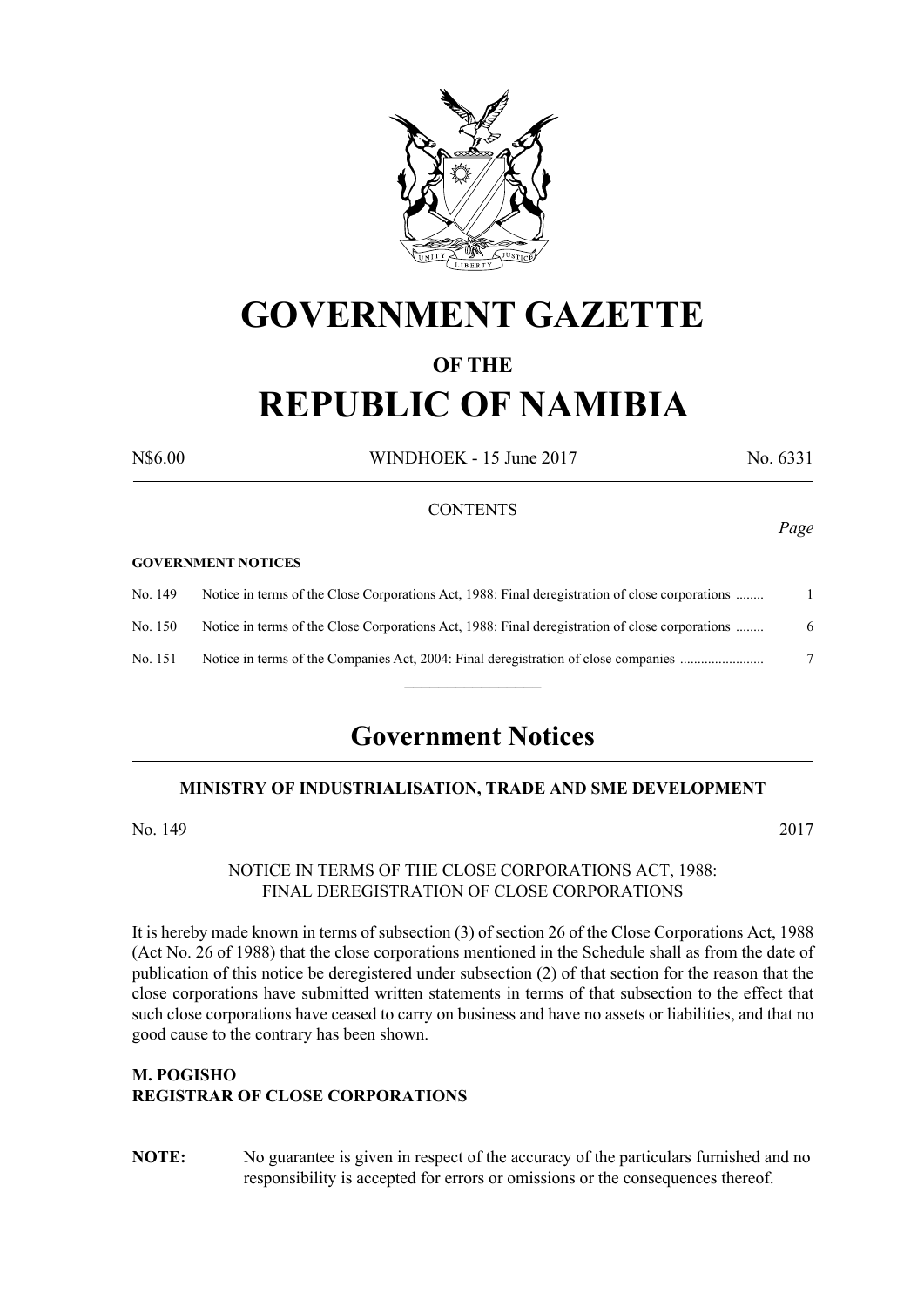| CC/1995/0888 | SPECIALISED ELECTRONIC SERVICES CC, P.O. BOX 32186, PIONEERS-<br>PARK, WINDHOEK, N\$ 30 000 (6) |
|--------------|-------------------------------------------------------------------------------------------------|
| CC/1997/1483 | OMARURU WILDLIFE ESTATE CC, P.O. BOX 1782, OTJIWARONGO,<br>N\$ 100(1)                           |
| CC/1998/1411 | QUICK LOOK AGENCY CC, P.O. BOX 20198, WINDHOEK, N\$100 (6)                                      |
| CC/1999/217  | E AND L PROPERTIES CC, P.O.BOX 130, SWAKOPMUND, N\$100 (10)                                     |
| CC/1999/135  | VLAKTE BOERDERY CC, P.O. BOX 25655, WINDHOEK, N\$100 (10)                                       |
| CC/2000/1375 | J.O. MARAIS AND SONS INVESTMENTS CC, P. O. BOX 97343,<br>MAERUA MALL, WINDHOEK N\$ 100 (8)      |
| CC/2000/1258 | ALUFIX CC, P.O. BOX 1618, OTJIWARONGO, N\$100 (10)                                              |
| CC/2001/0508 | SUKKELPUTZ PROPERTIES CC, P.O. BOX 30, WINDHOEK, N\$ 100 (10)                                   |
| CC/2001/0288 | NTT ENTERPRISES CC, P.O. BOX 252, MARIENTAL, N\$100 (8)                                         |
| CC/2002/2981 | EL GAUCHO ARGENTINE GRILL CC, P.O. BOX 97343, MAERUA MALL,<br>N\$4(6)                           |
| CC/2002/0545 | AFRICAN CONSERVATION EXPEDITIONS CC, P.O. BOX 130, SWA-<br>KOPMUND, N\$100 (10)                 |
| CC/2002/049  | PAUL SMIT INSURANCE BROKERS CC, P.O. BOX 80287, WINDHOEK,<br>N\$100 (6)                         |
| CC/2002/1296 | JAPU PROPERTY CC, P.O. BOX 130, SWAKOPMUND, N\$100 (8)                                          |
| CC/2002/1805 | ERF THREE FOUR FIVE HENTIESBAY CC P.O. BOX 51561, WINDHOEK,<br>N\$100(6)                        |
| CC/2003/2259 | SANTIAGO INVESTMENTS SIXTEEN CC, P.O. BOX 21419, WINDHOEK,<br>N\$100(1)                         |
| CC/2003/0243 | PANOPTIC FILM PRODUCTION SERVICES CC, P.O. BOX 130, WIND-<br>HOEK, N\$ 100 (10)                 |
| CC/2004/2076 | CONRY'S INVESTMENTS CC, P.O. BOX 209, ORANJEMUND, N\$100 (6)                                    |
| CC/2004/465  | SECURITY SCHOOL PROPERTIES CC, P.O. BOX 14, WALVIS BAY,<br>N\$ 100 (6)                          |
| CC/2004/1315 | ERFDEEL RANCHING CC, P.O. BOX 14, WALVIS BAY, N\$ 100 (1)                                       |
| CC/2005/1740 | INET COMMUNICATION NAMIBIA CC, P.O. BOX 1632, OSHAKATI,<br>N\\$ 320 (8)                         |
| CC/2005/1253 | DINALA VILLAGE NUMBER TEN CC, P.O.BOX 65, TSUMEB, N\$ 150 (8)                                   |
| CC/2005/0744 | ERF TWO NINE THREE LANGSTRAND UNIT B CC, P.O. BOX 14,                                           |

WALVIS BAY, N\$ 100 (6)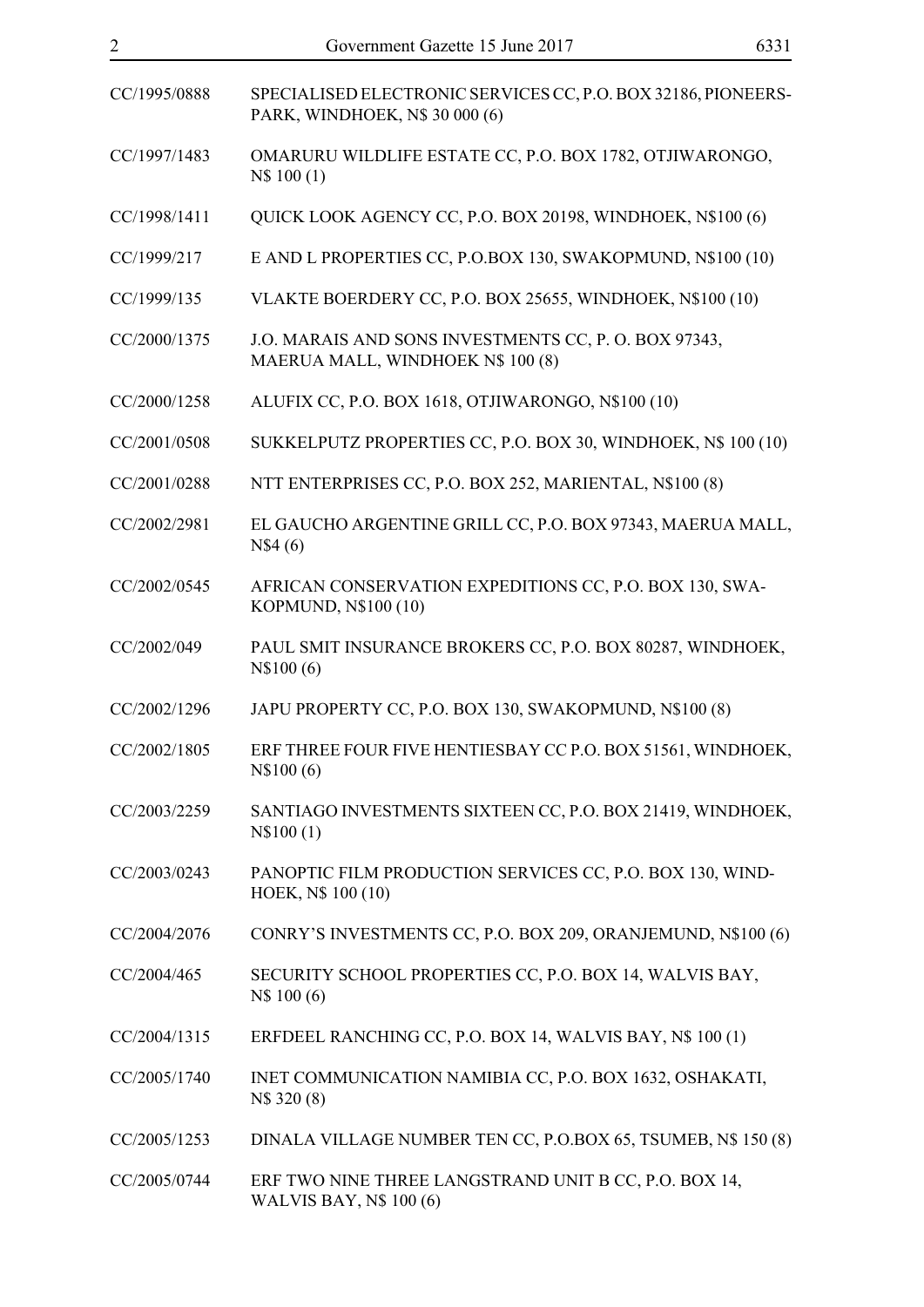| 6331         | $\overline{3}$<br>Government Gazette 15 June 2017                                                |
|--------------|--------------------------------------------------------------------------------------------------|
| CC/2005/0327 | AXIS ADVENTURE CC, P.O. BOX 11151, WINDHOEK, N\$100 (1)                                          |
| CC/2005/3487 | FOUR SHORES INVESTMENTS NUMBER FORTY SIX CC, P.O.BOX<br>2893, WINDHOEK, N\$100 (8)               |
| CC/2005/0743 | ERF NINE THREE LANGSTRAND UNIT A CC, P.O. BOX 14, WALVIS<br>BAY, N\$ 100 (6)                     |
| CC/2006/0720 | SIMBA TECHNICAL CONSULTANTS CC, P.O. BOX 86420, WINDHOEK,<br>N\$ 100 (6)                         |
| CC/2006/0924 | GOGLOBAL DELI AND LIQUOR STORE CC, P.O. BOX 9851, WINDHOEK,<br>N\$ 100 (6)                       |
| CC/2006/1530 | INCIPIENT TRADING CC, P. O. BOX 90001, KLEIN WINDHOEK, WIND-<br>HOEK, N\$ 100 (6)                |
| CC/2006/0088 | PELICAN VILLAGE INVESTMENTS TWENTY SEVEN CC, P.O. BOX 30,<br>MAERUA MALL, WINDHOEK N\$ 100 (6)   |
| CC/2006/2408 | J.G.D VERWEY TOILETBUDDY IMPORT CC, P.O.BOX 9276, WINDHOEK,<br>N\$ 300 (6)                       |
| CC/2007/3373 | THE CLERK OF WORKS CONSULTANTS CC, P.O. BOX 32034, PIO-<br><b>NEERSPARK, N\$100 (10)</b>         |
| CC/2007/3499 | KATIMA VEHICLES AND EQUIPMENT RENTALS CC, P.O. BOX 97343,<br>MAERUA MALL, WINDHOEK, N\$ 100 (10) |
| CC/2007/1340 | WOMAN ON THE MOVE TRADING CC, P.O. BOX 21561, WINDHOEK,<br>N\$ 100 (10)                          |
| CC/2007/2672 | THE FLEXITANG DISTRIBUTORS CC, P.O.BOX 31743, PIONEERSPARK,<br><b>WINDHOEK, N\$ 100 (6)</b>      |
| CC/2007/2051 | BASIC OPTICAL LABORATORIES NAMIBIA CC, P.O. BOX 70053,<br>KHOMASDAL, WINDHOEK, N\$ 100 (10)      |
| CC/2007/3593 | NAUTILUS AQUACULTURE CC, P.O. BOX 14, WALVIS BAY,<br>N\$ 100 (10)                                |
| CC/2008/4967 | MARVELLOUS CONSTRUCTION AND PROPERTIES CC, P.O. BOX<br>30276, WINDHOEK, N\$ 100 (6)              |
| CC/2008/2787 | DAMNIC PROPERTY DEVELOPMENT CC, P.O. BOX 9341, EROS, WIND-<br>HOEK, N\$ 100 (8)                  |
| CC/2008/4991 | GEM NAMIB TRADERS CC, P.O. BOX 21561, WINDHOEK, N\$ 100 (6)                                      |
| CC/2008/2666 | E-TICKETS CC, P.O. BOX 90562, WINDHOEK, N\$ 100 (9)                                              |
| CC/2008/2231 | ACTIVE KIDZ ENTERTAINMENT CC, P.O. BOX 96315, WINDHOEK,<br>N\$ 100 (9)                           |
| CC/2008/4823 | CAPITAL GROW NUMBER THIRTY FIVE CC, P.O. BOX 9851, WIND-<br>HOEK, N\$ 100 (6)                    |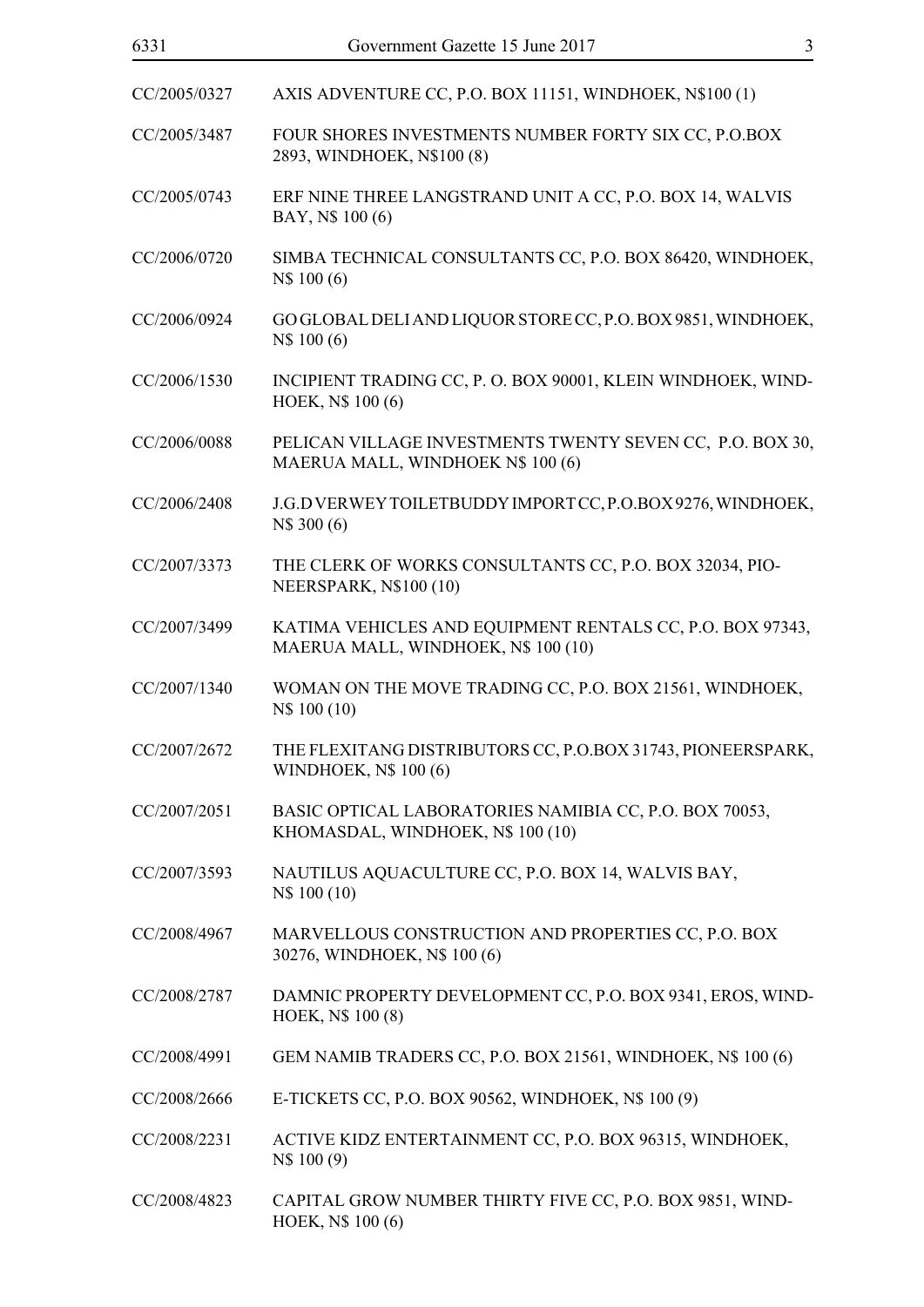| CC/2008/2457 | NAMIBIA TENTS MANUFACTURERS CC, P.O. BOX 26283, WINDHOEK,<br>N\$ 100 (10)                    |
|--------------|----------------------------------------------------------------------------------------------|
| CC/2009/1164 | SILVERFOX ENTERPRISES CC, P.O. BOX 5695, WALVIS BAY,<br>N\\$100 (10)                         |
| CC/2009/0720 | FEIST INVESTMENTS NUMBER FORTY CC, P.O. BOX 122, OHANG-<br>WENA, N\$ 100 (6)                 |
| CC/2009/4773 | STRAUSS PROPERTIES CC, P O BOX 2921, WALVIS BAY, N\$ 100 (8)                                 |
| CC/2010/2102 | NAMIB TILES CC, P.O. BOX 30276, WINDHOEK, N\$ 100 (6)                                        |
| CC/2010/1590 | SMART EMBROIDERY CC, P O BOX 9642, EROS, WINDHOEK,<br>N\$ 100 (6)                            |
| CC/2010/2753 | ZEST INVESTMENTS SIXTY NINE CC, P.O. BOX 2781, WINDHOEK,<br>N\$ 100 (6)                      |
| CC/2010/3827 | MOON VISION INFORMATION TECHNOLOGY RESEARCH CC,<br>PRIVATE BAG 13330, WINDHOEK, N\$ 100 (10) |
| CC/2010/5414 | M AND N FRUIT AND VEGTABLE CC, P.O. BOX 41251, AUSSPANN-<br>PLATZ, WINDHOEK, N\$ 100 (6)     |
| CC/2011/5917 | GUI GAM INVESTMENTS CC, P.O. BOX 2667, WINDHOEK, N\$100 (10)                                 |
| CC/2011/4766 | ACTIVE CELLULAR NAMIBIA CC, P.O. BOX 20198, WINDHOEK<br>N\\$100(6)                           |
| CC/2011/2321 | OKAPELONGO INVESTMENTS CC, P.O. BOX 864, WINDHOEK,<br>N\\$100 (10)                           |
| CC/2011/1410 | MULYNIS INVESTMENTS THIRTY NINE CC, P.O. BOX 2921, WALVIS<br>BAY, N\$100 (6)                 |
| CC/2011/7566 | ALBIN INVESTMENTS CC, P.O. BOX 1571, WINDHOEK, N\$ 100 (10)                                  |
| CC/2011/6986 | KWAFA MUKWENI INVESTMENTS CC, P O BOX 96315, WINDHOEK,<br>N\$ 100 (10)                       |
| CC/2011/4259 | NAMIBIA COPY AND PRINT CENTRE CC, P.O. BOX 40326, WINDHOEK,<br>N\$ 1000 (6)                  |
| CC/2011/2682 | PATEMA INFORMATION TECHNOLOGY ENTERPRISES CC, P.O. BOX<br>23672, WINDHOEK, N\$ 100 (1)       |
| CC/2011/6975 | MWALIMUSI INVESTMENTS CC, P.O.BOX 5407, AUSSPANNPLATZ,<br><b>WINDHOEK, N\$ 200 (10)</b>      |
| CC/2012/9418 | PATEMA SAFETY INVESTMENT CC, PO BOX 6565, AUSSPANNPLATZ,<br><b>WINDHOEK, N\$ 100 (10)</b>    |
| CC/2012/0515 | CUVEWATER SOLUTION AND ENGINEERING SERVICES CC,<br>P.O. BOX 2088 OSHAKATI, N\$ 100 (5)       |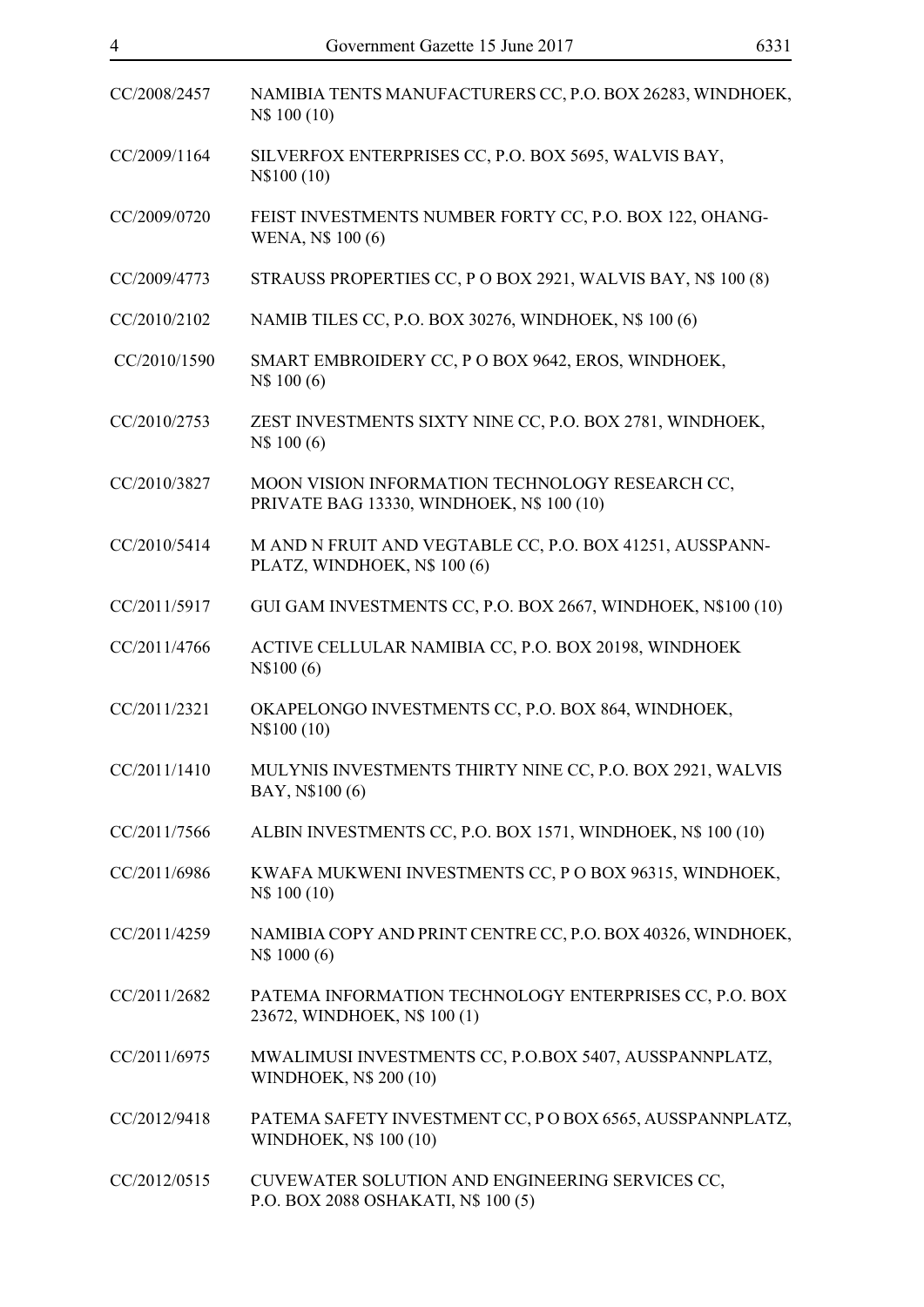| 6331          | Government Gazette 15 June 2017<br>5                                                  |
|---------------|---------------------------------------------------------------------------------------|
| CC/2012/6416  | CORPORATE SUPPLIES CC, P.O. BOX 103, SWAKOPMUND, N\$ 100 (10)                         |
| CC/2013/06501 | IYALOO AND TUYOLENI INVESTMENT CC, P.O. BOX 25426, WIND-<br>HOEK, N\$ 100 (6)         |
| CC/2013/09146 | TWIYEPOFOTJI CASH LOAN CC, P.O.BOX 1650, RUNDU, N\$400 (10)                           |
| CC/2013/00419 | KHA CEMENT CC, P.O. BOX 40339, AUSSPANNPLATZ, WINDHOEK,<br>N\$ 100 (10)               |
| CC/2013/07420 | HIDIPO AND DAVID INVESTMENTS CC, P.O. BOX 157, OKAHANDJA,<br>N\$ 100 (10)             |
| CC/2013/09596 | FENDLER CONSULTING CC, P.O. BOX 11446, KLEIN WINDHOEK,<br>N\$ 100 (10)                |
| CC/2013/05147 | CB DEVELOPMENT AND CONSTRUCTION CC, P.O. BOX 2781, WIND-<br>HOEK, N\$ 100 (10)        |
| CC/2014/00046 | MGL TRADING ENTERPRISES CC, P.O. BOX 6198, WINDHOEK,<br>N\$ 100 (6)                   |
| CC/2014/08376 | KNUPPELDIK FARM STALL CC, P.O. BOX 130, SWAKOPMUND,<br>N\$ 100 (6)                    |
| CC/2014/07431 | NUBIAN WHOLESALE JEWELLERS CC, P.O. BOX 97343, MAERUA<br>MALL, WINDHOEK, N\$ 100 (10) |
| CC/2014/05192 | UMPUNGU PETROLEUM CC, P O BOX 86420, EROS, WINDHOEK,<br>N\$ 100 (10)                  |
| CC/2014/00345 | BUSH EVENTS AND ADVENTURES CC, P O BOX 97401, MAERUA                                  |

- MALL, N\$ 100 (10)
- CC/2014/13413 MAKARIOS RETAIL ENTERPRISES CC, P O BOX 35568, KLEINE KUPPE, WINDHOEK, N\$ 100 (10)
- CC/2014/09743 GRAS GROEN TRADING CC, P.O. BOX 35568, KLEINE KUPPE, WIND-HOEK, N\$ 100 (10)
- CC/2014/10748 ULP CIVIL ENGINEERING AND CONSTRUCTION CC, P.O. BOX 22456, WINDHOEK, N\$ 100 (10)
- CC/2014/01811 THE VILLAGE MEAT CC, P O BOX 1618, OTJIWARONGO, N\$ 100 (10)
- CC/2014/03427 HIHIBIRD INVESTEMENTS EIGHT CC, P.O.BOX 30, WINDHOEK, N\$ 100 (10)
- CC/2015/01587 LEBELEICHT HOLISTIC HEALTH NAMIBIA CC, P.O. BOX 130, SWA-KOPMUND, N\$ 100 (10)
- CC/2015/01254 UGUNI WETU TRADING CC, P.O. BOX 1603, RUNDU, N\$ 100 (10)
- CC/2015/02432 USAKOS TRUCK STOP CC, P.O. BOX 130, SWAKOPMUND, N\$ 100 (10)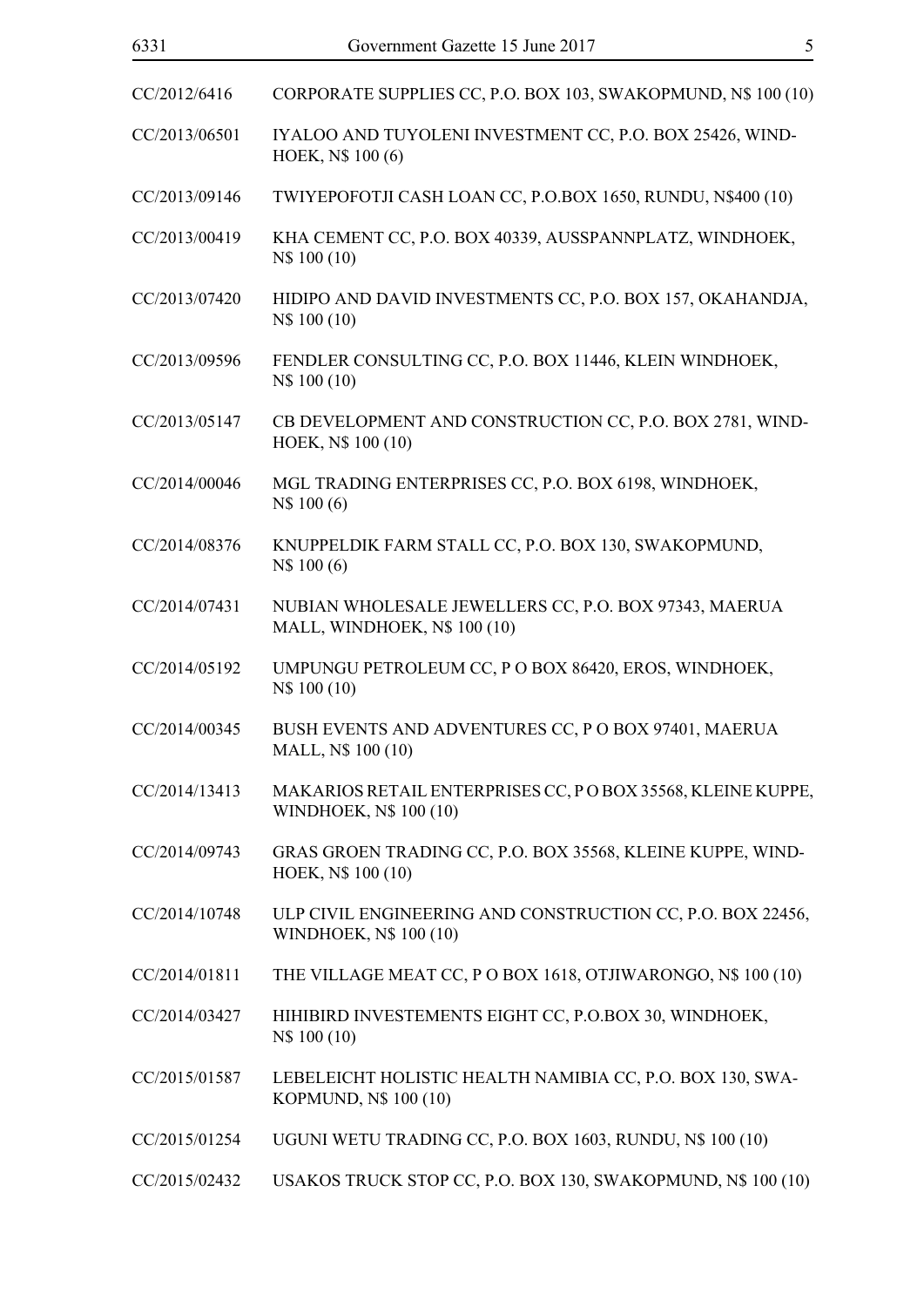| CC/2015/08659 | DIVINE PROVIDENCE TRADING ENTERPRISE CC, PRVATE BAG<br>15252, WINDHOEK, N\$ 100 (10)       |
|---------------|--------------------------------------------------------------------------------------------|
| CC/2015/04883 | QUICK TYRES CC, P.O. BOX 30056, PIONIEERSPARK, WINDHOEK,<br>N\$ 100 (10)                   |
| CC/2015/13516 | ROARING WATERS HOSPITALITY CC, P.O. BOX 40865, AUSSPANN-<br>PLATZ, WINDHOEK, N\$ 100 (6)   |
| CC/2015/15197 | SAFETY ENVIRONMENTAL MANAGEMENT CONSULTING CC,<br>P.O. BOX 384, WINDHOEK, N\$ 100 (10)     |
| CC/2015/09112 | TOSHA TECHNOLOGIES CC, P.O. BOX 22456, WINDHOEK, N\$100 (2)                                |
| CC/2015/08907 | DIAMOND DASH INVESTMENTS CC, P.O. BOX 30461, AUSSPANN-<br>PLATZ, WINDHOEK, N\$ 100 (10)    |
| CC/2015/15630 | TUNGA TECHNOLOGIES CC, P.O. BOX 30408, WINDHOEK, N\$ 200 (10)                              |
| CC/2016/03293 | MRC INVESTMENTS CC, P.O. BOX 23126, WINDHOEK, N\$100 (6)                                   |
| CC/2016/09210 | SALT AND LIGHT TRAINING CENTRE CC, P.O. BOX 50539, BACH-<br>BRECHT, WINDHOEK, N\$ 100 (10) |
| CC/2016/06901 | MW ADMINISTRATION SERVICES CC, P.O. BOX 1910, WALVIS BAY,<br>N\$ 100 (10)                  |
| CC/2016/03462 | MATIAS FINANCIAL SERVICES CC, P.O. BOX 225, KARASBURG,<br>N\$ 1000 (10)                    |
| CC/2017/01046 | MULTIPLEX TYRES AND SPARES CC, P.O. BOX 50, OUTJO, N\$ 100 (10)                            |
| CC/2017/00501 | CHEKA NDEYA BOTTLE STORE CC, P.O.BOX 62460, KATUTURA,<br><b>WINDHOEK, N\$ 100 (10)</b>     |
| CC/2017/00507 | CHEKA NDEYA BAR CC, P O BOX 980, OSHAKATI, N\$ 100 (10)                                    |

## **MINISTRY OF INDUSTRIALISATION, TRADE AND SME DEVELOPMENT**

No. 150 2017

#### NOTICE IN TERMS OF THE CLOSE CORPORATIONS ACT, 1988: RESTORATION OF CLOSE CORPORATION

It is hereby made known in terms of subsection (7) of section 26 of the Close Corporations Act, 1988 (Act No. 26 of 1988) that the registration of the Close Corporation mentioned in the Schedule has under subsection (6) of the Act been restored.

## **M. POGISHO REGISTRAR OF CLOSE CORPORATIONS**

**NOTE:** No guarantee is given in respect of the accuracy of the particulars furnished and no responsibility is accepted for errors or omissions or the consequences thereof.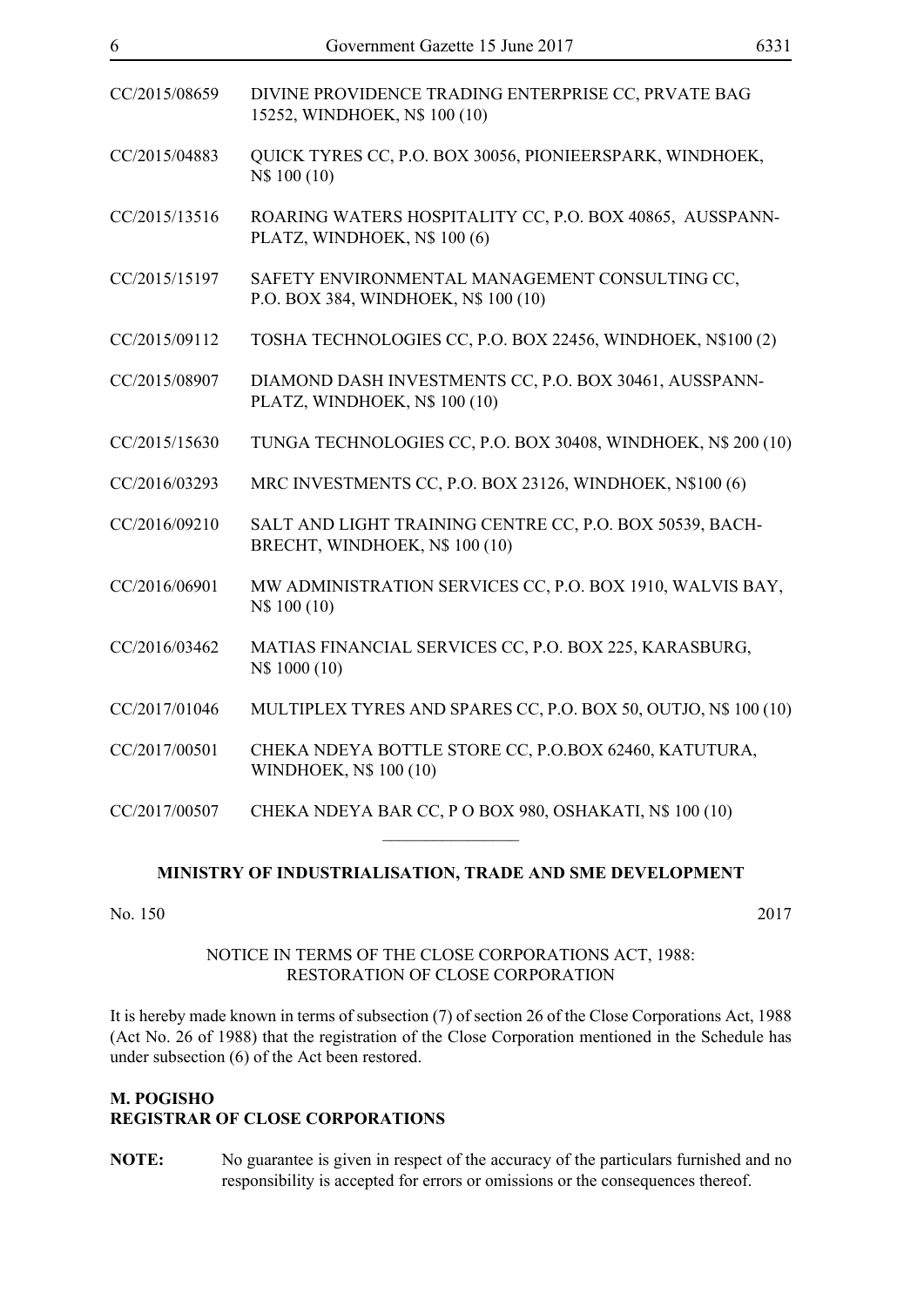CC/2004/2028 WATERFRONT ESTATE THIRTY FOUR CC, P O BOX 30 WINDHOEK, N\$ 100 (10)

#### **MINISTRY OF INDUSTRIALISATION, TRADE AND SME DEVELOPMENT**

 $\overline{\phantom{a}}$  , where  $\overline{\phantom{a}}$ 

No. 151 2017

### NOTICE IN TERMS OF THE COMPANIES ACT, 2004: FINAL DEREGISTRATION OF COMPANIES

In terms of section 74 of the Companies Act, 2004 (Act No. 28 of 2004), I hereby give notice that a written statement to the effect that the company has ceased to carry on business and has no assets or liabilities, has been received from every company mentioned in the Schedule and that I have deregistered every such company under that section.

## **M. POGISHO REGISTRAR OF COMPANIES**

| 1988/0087 | NAMIB MILLS INVESTMENTS (NAMIBIA) (PTY) LTD, P.O. BOX 30,<br>WINDHOEK, N\$4000 (6)            |
|-----------|-----------------------------------------------------------------------------------------------|
| 1994/0205 | HEALTHCARE INFORMATION TECHNOLOGY (PTY) LTD, P.O.BOX<br>22927, WINDHOEK, N\$4000 (10)         |
| 1997/0098 | SWISSGARDE (NAMIBIA) (PTY) LTD, P.O. BOX 21683, WINDHOEK,<br>N\$4000 (6)                      |
| 2003/0610 | PRO-FORCE CORPORATE SECURITY (PTY) LTD, P.O. BOX 30, WIND-<br>HOEK, N\$4000 (9)               |
| 2006/0115 | PATEMA INVESTMENTS (PTY) LTD, P.O. BOX 23672, WINDHOEK,<br>N\$4000 (6)                        |
| 2006/0185 | APPIAH ENDRESEN AND COMPANY (PTY) LTD, P.O. BOX 97401,<br>MAERUA MALL, WINDHOEK, N\$4000 (10) |
| 2008/0370 | OYETU COMMERCIAL SERVICES (PTY) LTD, P.O. BOX 90001, KLEIN<br>WINDHOEK, WINDHOEK, N\$4000 (6) |
| 2008/0378 | PROJEM INVESTMENTS (PTY) LTD, P.O. BOX 32034, WINDHOEK,<br>N\$4000 (6)                        |
| 2008/0962 | E-GLOBAL DRILLING (PTY) LTD, P.O. BOX 2558, WINDHOEK,<br>N\$4000 (10)                         |
| 2009/0058 | PORETECH POLYETHYLENE MANUFACTURING (PTY) LTD, P.O. BOX<br>30, WINDHOEK, N\$ 4000 (3)         |
| 2009/0868 | SILVER SANDS NUMBER B SIX INVESTMENTS (PTY) LTD, P.O. BOX<br>30, WINDHOEK, N\$4000 (6)        |
| 2009/0869 | SILVER SANDS NUMBER B FIVE INVESTMENTS (PTY) LTD, P.O. BOX<br>30, WINDHOEK, N\$4000 (6)       |